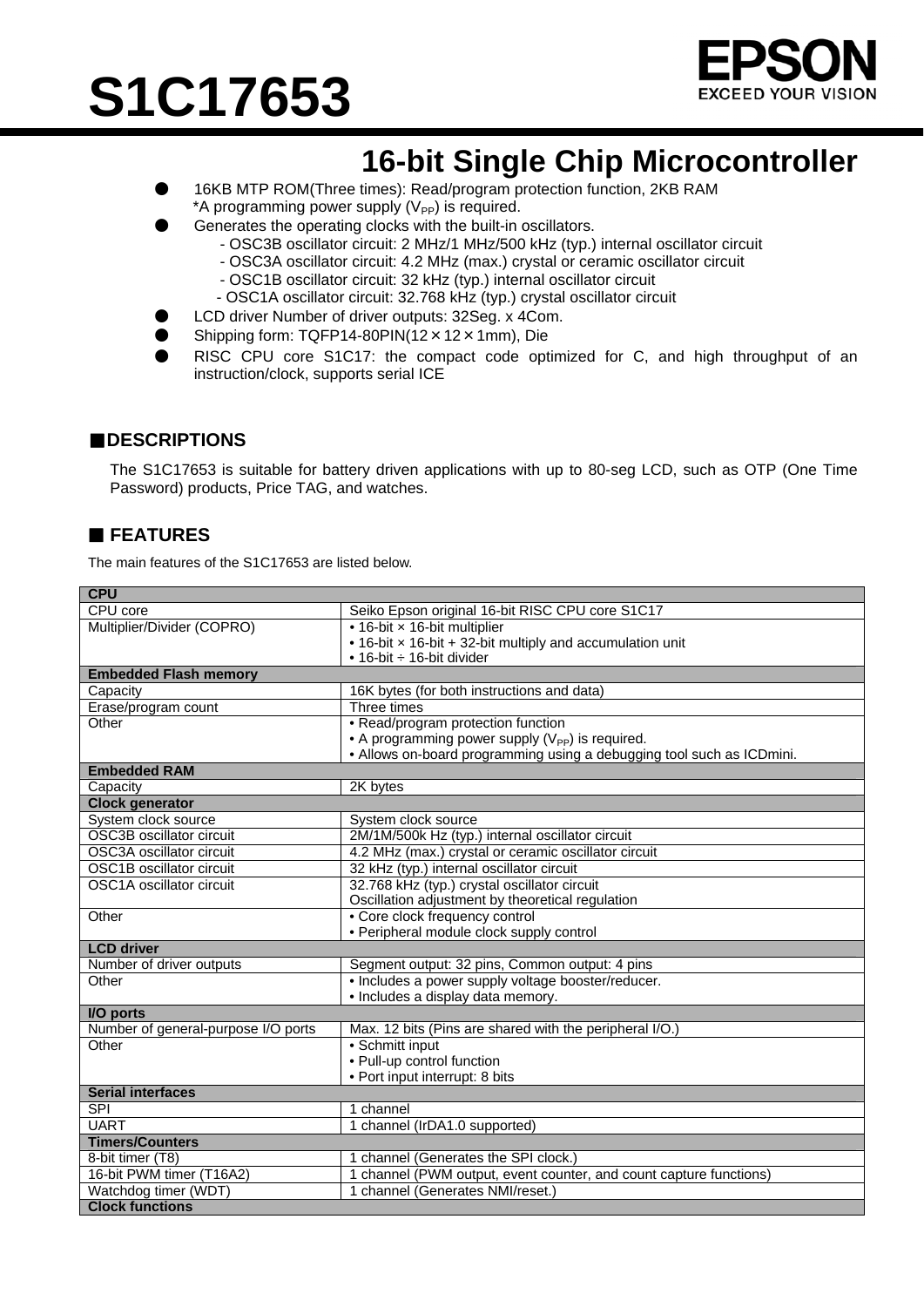# **S1C17653**

| Real-time clock (RTC)                                      | 1 channel (Hour, minute, and second counters)                                     |
|------------------------------------------------------------|-----------------------------------------------------------------------------------|
|                                                            | with theoretical regulation support                                               |
| Clock timer (CT)                                           | 1 channel (128 Hz to 1 Hz counters) with theoretical regulation support           |
| Theoretical regulation function (TR)                       | Time adjustment function in +16/32768 to -15/32768 second units                   |
| Sound generator                                            |                                                                                   |
| Buzzer frequency                                           | 8 frequencies selectable                                                          |
| Volume control                                             | 8 steps adjustable                                                                |
| Other                                                      | • One-shot buzzer                                                                 |
|                                                            | • Auto envelope function                                                          |
| <b>Analog circuits</b>                                     |                                                                                   |
| Supply voltage detection circuit (SVD)                     | channel (Detection voltage: 13 levels)                                            |
| <b>Interrupts</b>                                          |                                                                                   |
| Reset interrupt                                            | #RESET pin/watchdog timer                                                         |
| <b>NMI</b>                                                 | Watchdog timer                                                                    |
| Programmable interrupts                                    | 8 systems (8 levels)                                                              |
| Power supply voltage                                       |                                                                                   |
| Operating voltage $(V_{DD})$                               | 2.0 V to 3.6 V                                                                    |
| Flash programming/erasing<br>voltage                       | 7V/7.5V                                                                           |
| $(V_{PP})$                                                 |                                                                                   |
| <b>Operating temperature</b>                               |                                                                                   |
| Operating temperature range                                | -40 $^{\circ}$ C to 85 $^{\circ}$ C                                               |
| Current consumption (Typ value, $V_{DD} = 2.0 V$ to 3.6 V) |                                                                                   |
| <b>SLEEP</b> state                                         | 90 nA (OSC1 = Off, RTC = Off, OSC3B = Off, OSC3A = Off)                           |
| <b>HALT</b> state                                          | $0.42 \mu A (OSC1 = 32 \text{ kHz} (OSC1A), RTC = Off, OSC3B = Off, OSC3A = Off)$ |
|                                                            | 0.42 $\mu$ A (OSC1 = 32 kHz (OSC1A), RTC = On, OSC3B = Off, OSC3A = Off)          |
| Run state                                                  | 10 µA (OSC1 = 32 kHz (OSC1A), RTC = Off, OSC3B = Off, OSC3A = Off)                |
|                                                            | 1200 µA (OSC1 = Off, RTC = Off, OSC3B = Off, OSC3A = 4 MHz ceramic)               |
|                                                            | 650 µA (OSC1 = Off, RTC = Off, OSC3B = $2$ MHz, OSC3A = Off)                      |
| <b>Shipping form</b>                                       |                                                                                   |
| 1                                                          | TQFP14-80pin (12 mm $\times$ 12 mm $\times$ 1 mm, lead pitch: 0.5 mm)             |
| $\overline{2}$                                             | Die                                                                               |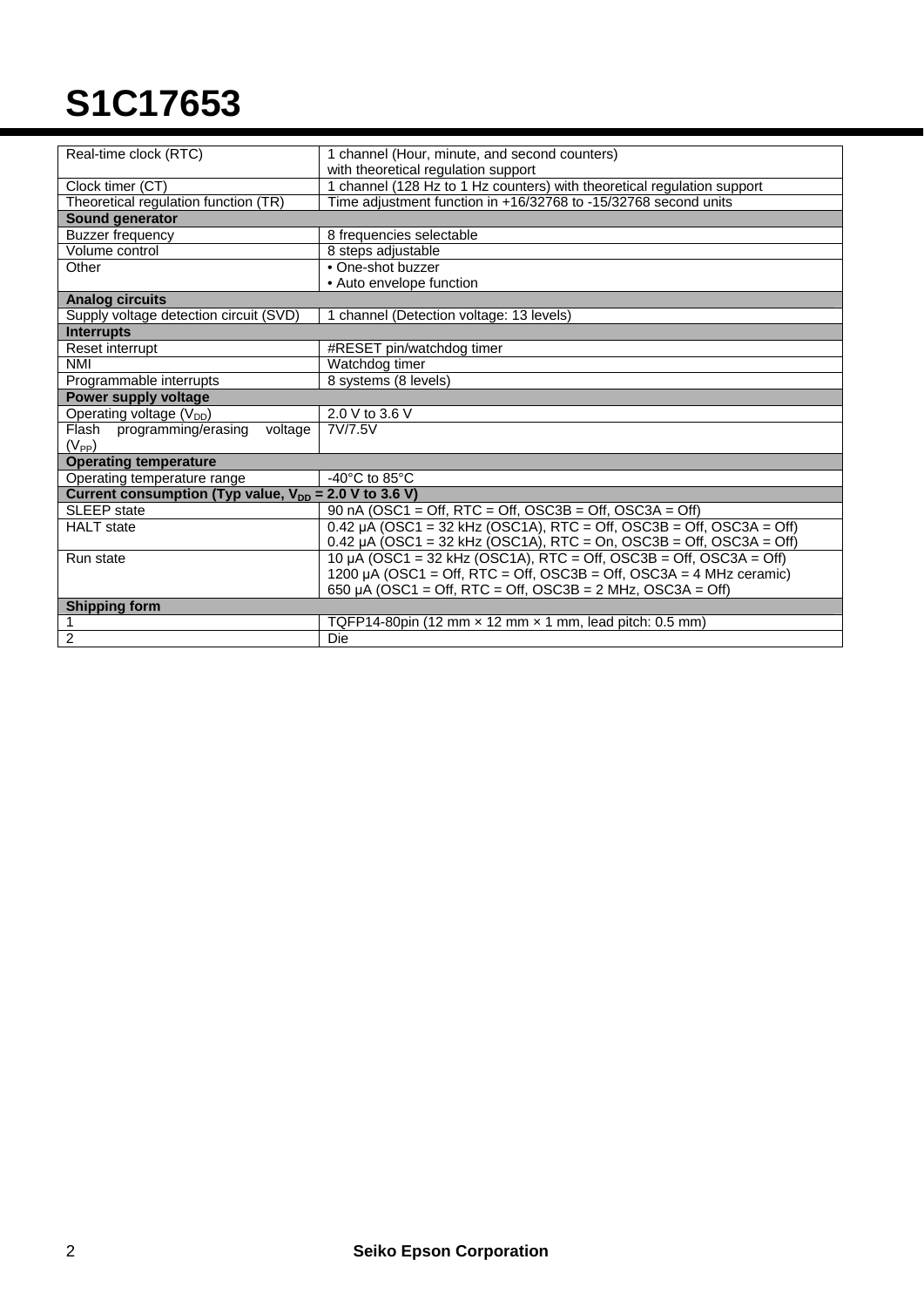## **BLOCK DIAGRAM**